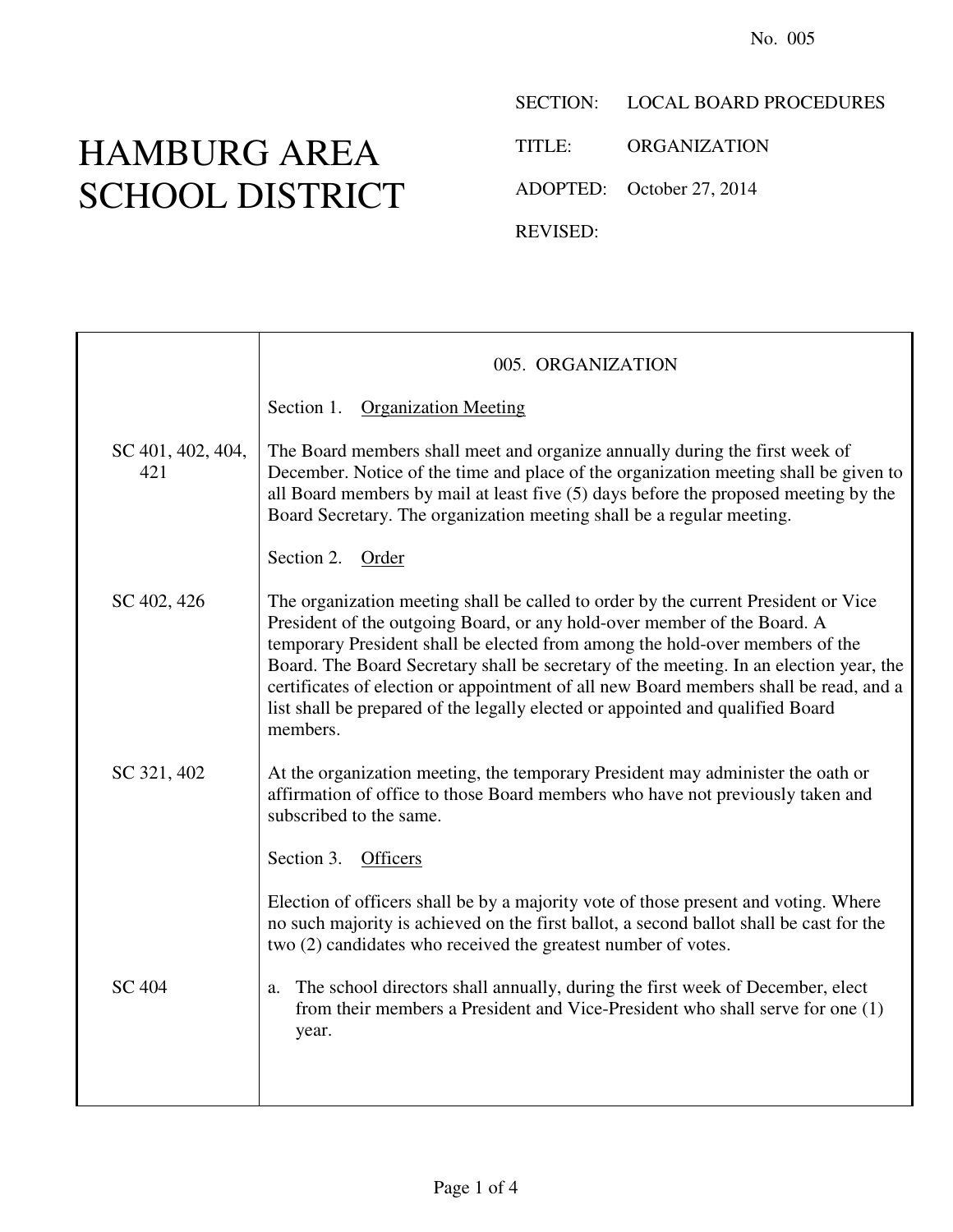| <b>SC 404</b>                           | b. The school directors shall annually, during the month of May, elect a Treasurer<br>who shall serve for one (1) year beginning the first day of July after such<br>election. The Treasurer may be a corporation duly qualified and legally<br>authorized to transact a fiduciary business in the Commonwealth, and may be a<br>member of the Board. |
|-----------------------------------------|-------------------------------------------------------------------------------------------------------------------------------------------------------------------------------------------------------------------------------------------------------------------------------------------------------------------------------------------------------|
| SC 436, 438<br>Pol. 811                 | The Treasurer shall not enter upon his/her duties until furnishing bond in<br>accordance with law and with Board approval. The Treasurer shall be<br>compensated in the manner and at the rate determined by the Board.                                                                                                                               |
| <b>SC 404</b>                           | The school directors shall, during the month of May in every fourth year, elect a<br>c.<br>Secretary who shall serve a term of four (4) years beginning the first day of July<br>following such election, and may be a member of the Board.                                                                                                           |
| SC 431, 432<br>Pol. 811                 | The Secretary shall not enter upon his/her duties until furnishing bond in<br>accordance with law and with Board approval. The Secretary shall be<br>compensated in the manner and at the rate determined by the Board.                                                                                                                               |
|                                         | Vacancies in any office shall be filled by Board election; such officers shall serve for<br>the remainder of the unexpired term.                                                                                                                                                                                                                      |
| SC 324, 404                             | The same school director may not hold more than one (1) office of the Board. No<br>commissioned officer or professional employee of the Board shall serve, temporarily<br>or permanently, as an officer of the Board.                                                                                                                                 |
| PA Const.<br>Art. VI Sec. 7<br>Pol. 006 | Officers of the Board serve at the pleasure of the Board and may be removed from<br>such office by the affirmative vote of a majority of the full number of Board<br>members those present and voting.                                                                                                                                                |
|                                         | Section 4.<br>Appointments                                                                                                                                                                                                                                                                                                                            |
|                                         | The Board shall have the authority to appoint:                                                                                                                                                                                                                                                                                                        |
| SC 508, 683                             | A tax collector, where a tax collector is not elected to collect taxes, there is a<br>a.<br>vacancy, or an elected tax collector refuses to qualify.                                                                                                                                                                                                  |
| SC 324, 406                             | Solicitor.<br>b.                                                                                                                                                                                                                                                                                                                                      |
| SC 2401                                 | Independent auditor.<br>$\mathbf{c}$ .                                                                                                                                                                                                                                                                                                                |
| SC 516                                  | Delegates to a state convention or association of school directors.<br>d.                                                                                                                                                                                                                                                                             |
|                                         | Other appointments the Board deems necessary.<br>e.                                                                                                                                                                                                                                                                                                   |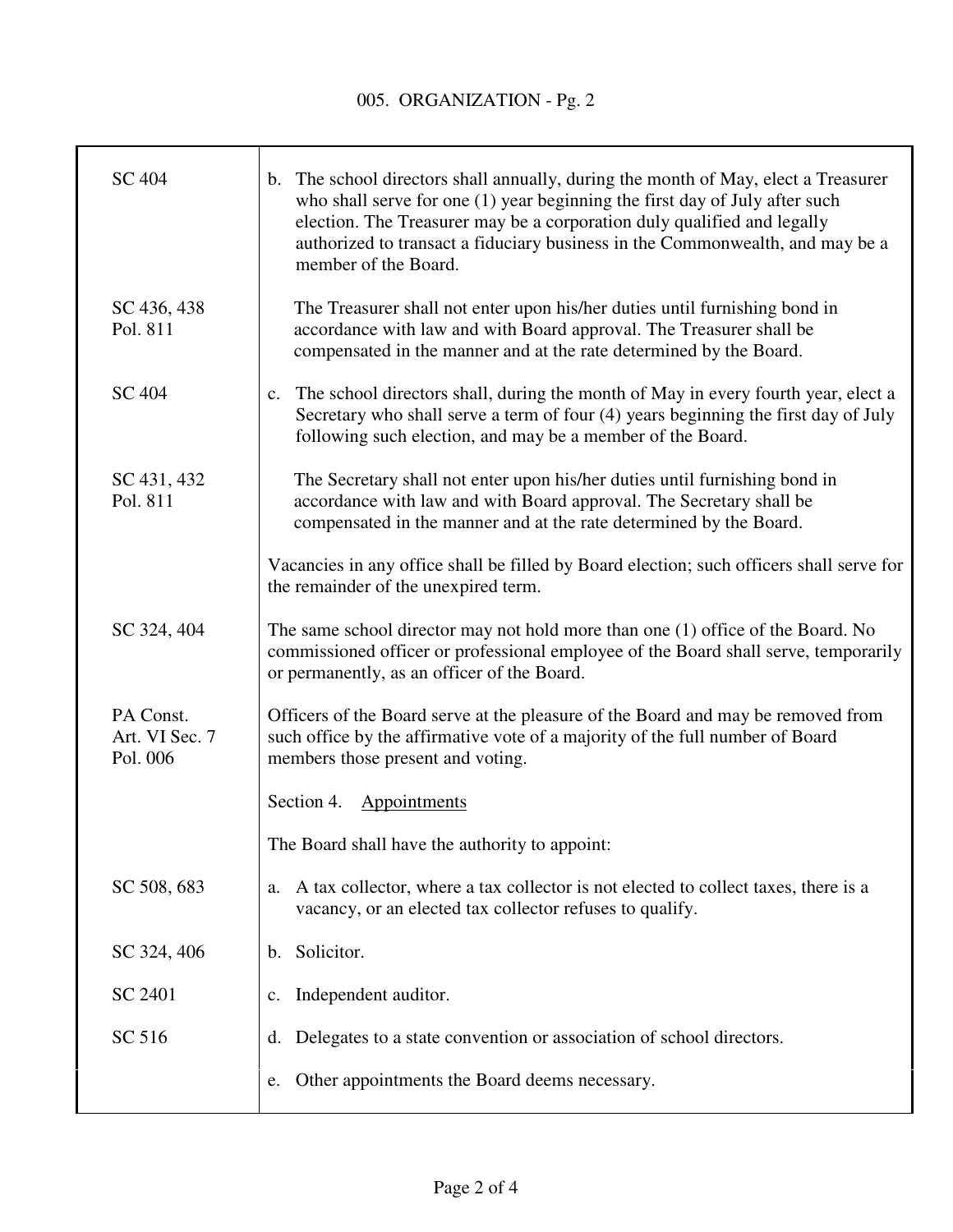| PA Const.<br>Art. VI Sec. 7<br>Pol. 006      | Appointees serve at the pleasure of the Board and may be removed from such<br>appointment in accordance with the provisions of law.                                                                                           |
|----------------------------------------------|-------------------------------------------------------------------------------------------------------------------------------------------------------------------------------------------------------------------------------|
|                                              | Section 5.<br>Resolutions                                                                                                                                                                                                     |
|                                              | The Board may at the organization meeting, but shall prior to July 1 next following,<br>designate:                                                                                                                            |
| SC 621                                       | Depositories for school funds.<br>a.                                                                                                                                                                                          |
| SC 106                                       | Newspaper(s) of general circulation as defined in law.<br>$\mathbf b$ .                                                                                                                                                       |
| SC 421                                       | Normal day, place and time for regular meetings.<br>$\mathbf{c}$ .                                                                                                                                                            |
|                                              | Normal day, place and time for open committee meetings.<br>$\mathbf{d}$ .                                                                                                                                                     |
|                                              | Section 6.<br><b>Board Committees</b>                                                                                                                                                                                         |
| 65 Pa. C.S.A.<br>Sec. 701 et seq<br>Pol. 006 | The Board has the authority to approve Board committees. Board committees<br>authorized to take official action or render advice on district business shall operate in<br>accordance with the provisions of the Sunshine Act. |
|                                              | Committees shall not include a majority of the membership of the Board.                                                                                                                                                       |
|                                              | Members shall be appointed by the President.                                                                                                                                                                                  |
|                                              | A member may request or refuse appointment to a committee.                                                                                                                                                                    |
|                                              | Refusal to serve on any one committee shall not be grounds for failure to appoint a<br>member to another committee.                                                                                                           |
|                                              | Each Board committee shall be convened by a chairperson, who shall report for the<br>committee, and prepare minutes of open committee meetings, and be appointed by<br>the President.                                         |
|                                              | Ad hoc committees may be created, charged, and assigned a fixed termination date,<br>which may be extended by the President.                                                                                                  |
|                                              | Members of committees shall serve until the committee is discharged.                                                                                                                                                          |
|                                              |                                                                                                                                                                                                                               |
|                                              |                                                                                                                                                                                                                               |
|                                              |                                                                                                                                                                                                                               |